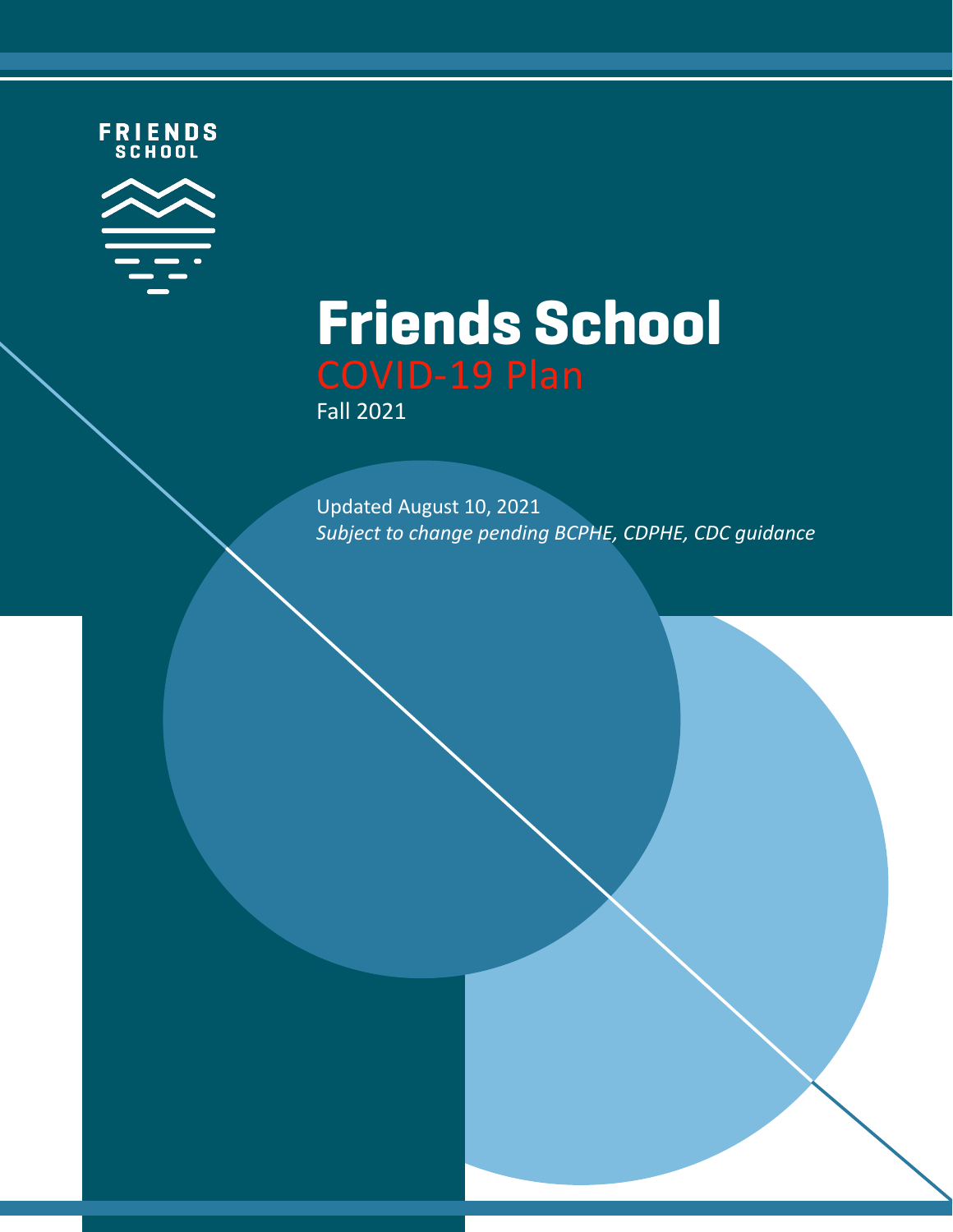## **Plan Summary**

Friends School will be following BCPHE's Public Health Order 2021-07 which aligns with CDC's guidance for Childcare and K-12 education, the American Academy of Pediatrics' recommendation for universal masking in school and childcare settings, and CDPHE's updated guidance recommendations to reduce the number of quarantines in schools.

- In-person: Friends will offer in-person learning only, unless cohorts/pods need to quarantine.
- Vaccination: 100% of our faculty and staff are vaccinated.
- Masks: Universal indoor masking for all teachers, staff, students, and tutors/vendors, regardless of vaccination status (per BCPHE Order). Outdoor masking is optional.
- **Pods/Cohorting**: Students will be allowed to move about the building with their classes (pod/cohort).
- Maximizing outdoor activities: Students will spend as much time outdoors as possible. Be sure to send appropriate clothing for all kinds of weather.
- **Quarantine**: Friends will follow BCPHE's orders regarding quarantining and handle it on a case-by-case basis.
- Ventilation: Windows will remain open whenever possible. Air purifiers and/or HEPA filters run in all buildings during school hours.
- **Cleaning and Disinfecting**: Whenever different classes use the same classroom, desks/tables will be wiped down.
- Hand washing/Sanitizer: At least before and after eating, using shared materials, and during breaks. In addition to school-provided hand sanitizer, students should bring their own as well.
- **Symptom Screening**: Parents will continue monitor at home each morning; Friends will continue to conduct symptom screening at carline/drop-off each morning.
- **Testing:** Our community has access to free testing via [COVIDCheckColorado](https://my.primary.health/l/friends).
- **Spacing**: As much as possible, we will space students 3ft. apart.

# **FAQs**

#### **Will parents/caregivers be allowed in the building?**

We are currently continuing with extremely limited parent access to our campuses. We hope to welcome our parents and caregivers into our buildings on a more regular basis as the year progresses pending direction from BCPHE. Drop-off and pick-up will be at the designated areas outside each building.

#### **Will there be AfterCare?**

Yes. Information about AfterCare and enrichment classes (grades K-8, and those age 5+) will be coming soon.

#### How does Friends School make decisions regarding COVID-19?

We always defer to BCPHE's guidance/recommendations, which largely follows CDPHE. Friends attends weekly partner school meetings with BCPHE. Our staff is updated weekly and families are updated on an as-needed basis. In the event of a COVID-19 exposure or case within our community, our team consisting of the Head of School, Director of Marketing and Communications, and the three Program Heads confer to determine next steps based on CDPHE's COVID-19 tools. Most cases are unique and require considerable investigation and tracking. We notify our community of cases that are pertinent to their classes/pods/programs. The safety of our students and staff is at the forefront of all decisions that are made.